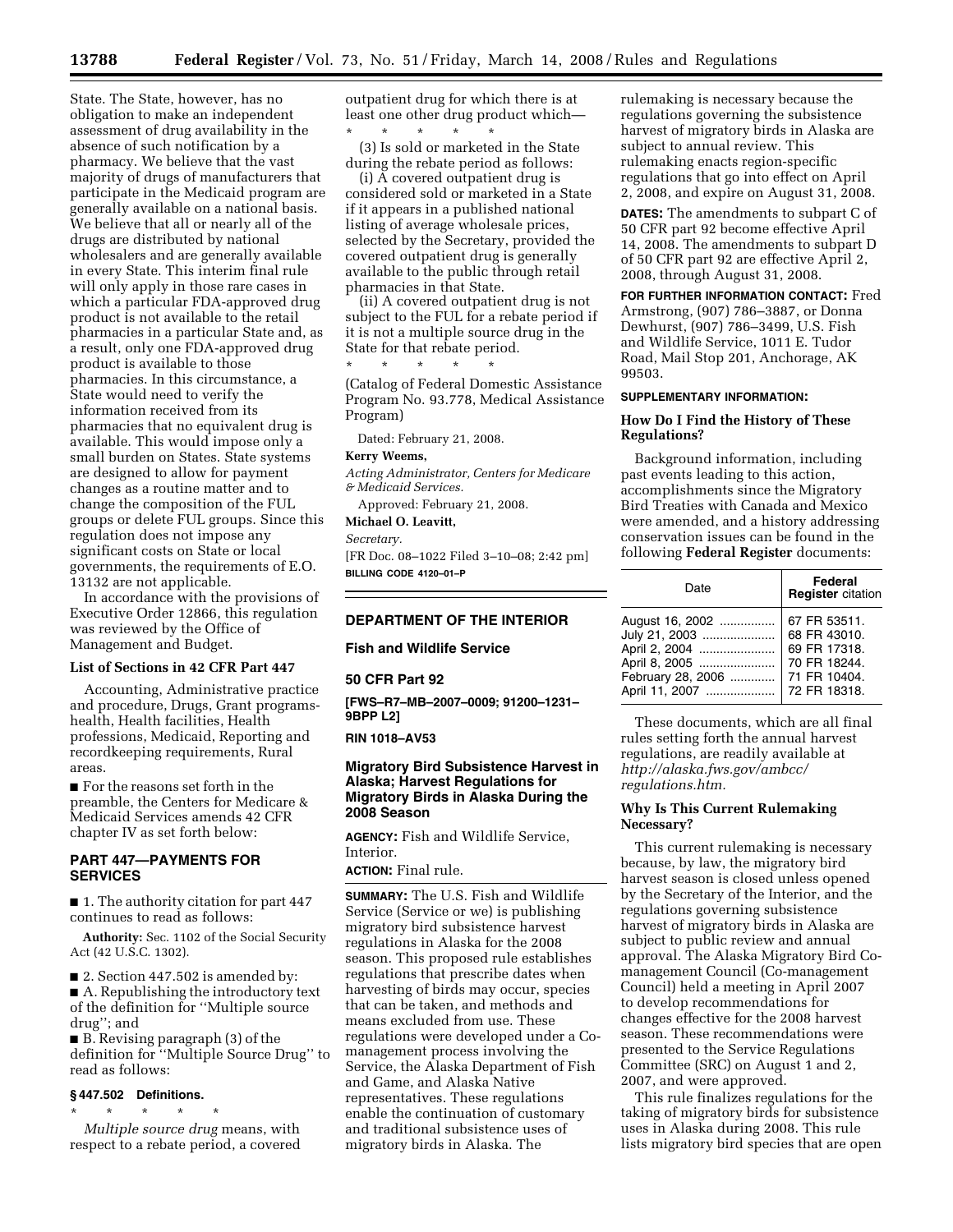or closed to harvest, as well as season openings and closures by region.

## **How Will the Service Continue To Ensure That the Subsistence Harvest Will Not Raise Overall Migratory Bird Harvest?**

The Service has an emergency closure provision (50 CFR 92.21), so that if any significant increases in harvest are documented for one or more species in a region, an emergency closure can be requested and implemented. Eligibility to harvest under the regulations established in 2003 was limited to permanent residents, regardless of race, in villages located within the Alaska Peninsula, Kodiak Archipelago, the Aleutian Islands and in areas north and west of the Alaska Range (§ 92.5). These geographical restrictions opened the initial subsistence migratory bird harvest to only about 13 percent of Alaska residents. High-population areas such as Anchorage, the Matanuska-Susitna and Fairbanks North Star boroughs, the Kenai Peninsula roaded area, the Gulf of Alaska roaded area, and Southeast Alaska were excluded from the eligible subsistence harvest areas.

Based on petitions requesting inclusion in the harvest, in 2004, we added 13 additional communities based on criteria set forth in § 92.5(c). These communities were Gulkana, Gakona, Tazlina, Copper Center, Mentasta Lake, Chitina, Chistochina, Tatitlek, Chenega, Port Graham, Nanwalek, Tyonek, and Hoonah, with a combined population of 2,766. In 2005, we added three additional communities for glaucouswinged gull egg gathering only, based on petitions requesting inclusion. These southeastern communities were Craig, Hydaburg, and Yakutat, with a combined population of 2,459.

In 2007, we enacted the Alaska Department of Fish and Game's (ADF&G) request to expand the Fairbanks North Star Borough excluded area to include the Central Interior area. This excluded the following communities from participation in this harvest: Big Delta/Fort Greely, Healy, McKinley Park/Village and Ferry, with a combined population of 2,812. These removed communities reduced the percentage of the State population included in the subsistence harvest to 13 percent.

Subsistence harvest has been monitored for the past 15 years through the use of annual household surveys in the most heavily used subsistence harvest areas, e.g., Yukon/Kuskokwim Delta. Continuation of this monitoring enables tracking of any major changes or trends in levels of harvest and user participation after legalization of the

harvest. The Office of Management and Budget (OMB) has approved the information collection and assigned OMB control number 1018–0124, which expires on January 31, 2010.

### **What Birds Will Be Open To Harvest in 2008?**

At the request of the North Slope Borough Fish and Game Management Committee, the Co-management Council recommended continuing into 2008 the provisions originally established in 2005 to allow subsistence use of yellowbilled loons inadvertently caught in subsistence fishing (gill) nets on the North Slope. Yellow-billed loons are culturally important for the Inupiat Eskimo of the North Slope for use in traditional dance regalia. A maximum of 20 yellow-billed loons may be caught in 2008 pursuant to this provision. Individual reporting to the North Slope Borough Department of Wildlife is required by the end of each season. In addition, the North Slope Borough has asked fishermen, through announcements on the radio and through personal contact, to report all entanglements of loons to better estimate the levels of injury or mortality caused by gill nets. In 2006, two yellowbilled loons were reported taken in fishing nets and an additional one was found alive in a net and released. This provision, to allow subsistence possession and use of yellow-billed loons caught in fishing gill nets, is subject to annual review and renewal by the SRC.

We are consolidating the lists of birds closed and open to harvest (currently in §§ 92.31 and 92.32, respectively) into one open list and moving this list to subpart C (the permanent regulations) at § 92.22. We are also adding the following clarifying statement: ''You may harvest birds or gather eggs from the following species, listed in taxonomic order, within all included areas except Southeast Alaska, which is restricted to glaucous-winged gull egg harvesting only. When birds are listed at the species level, all subspecies existing in Alaska are also open to harvest. All bird species not listed are closed to harvesting and egg gathering.'' We excluded some bird species from the list purely on the basis of current population concerns, and we will reopen the harvest of these species if their population status improves. This change was requested by the Executive Director of the Alaska Migratory Bird Co-management Council. By going from two bird lists, an open list and a closed list, to just an open list, we could save thousands of dollars per year. Up until now, we have been printing both lists in

the **Federal Register** each year, at both the proposed and final rule stage. This action would also clarify and simplify the regulations as to which bird species can be legally harvested, eliminating the confusion caused by situations when birds are not listed anywhere but are illegal to harvest, such as all Passerines.

### **What Is Proposed for Change in the Region-Specific Regulations for 2008?**

We are removing from the 2006–07 regulations, the Special Area Closure in the Yukon/Kuskokwim Delta Region that included the goose colonies in Kokechik Bay, Tutakoke River, Kigigak Island Colony, Baird Peninsula, and Baird Island. Removal of this Special Area Closure was requested by the Association of Village Council Presidents and would make the regulation consistent with the Pacific Flyway recommendation to place the harvest of brant under a less restrictive status.

We are amending the migratory bird harvest seasons for the Kodiak Archipelago to extend the early season 10 days until June 30 for seabird harvesting (closed period would then be July 1–31), and remain the same for all other birds. This change was requested by the Kodiak Regional Advisory Council to allow for variations in the nesting phenology of seabirds, primarily to accommodate egg gathering on the later-nesting black-legged kittiwakes.

We are amending the migratory bird harvest seasons for the Northwest Arctic Region to move the seabird egggathering season start date from July 3 to May 20. This change was requested by the Maniilaq Association to accommodate harvesting of gull eggs, primarily glaucous, glaucous-winged, mew and Sabine's gulls. Gulls typically initiate egg laying earlier than other seabirds such as alcids.

We are adding a special brant open season from June 20 through July 5 for the coastline surrounding Wainwright within the Southern Unit of the North Slope Region. The open area would consist of the coastline, from mean high water line outward to include open water, from Nokotlek Point east to longitude line 158°30′ W. This extra season would allow for harvest of nonnesting, failed nesting, and sub-adult black brant migrating from western Alaska to their molting areas on the North Slope. This season addition was requested by the North Slope Borough Department of Wildlife Management to allow for the continuation of Wainwright's customary and traditional harvest of brant (non-or failed nesters and sub-adult) migrating to their molting areas. This would be a very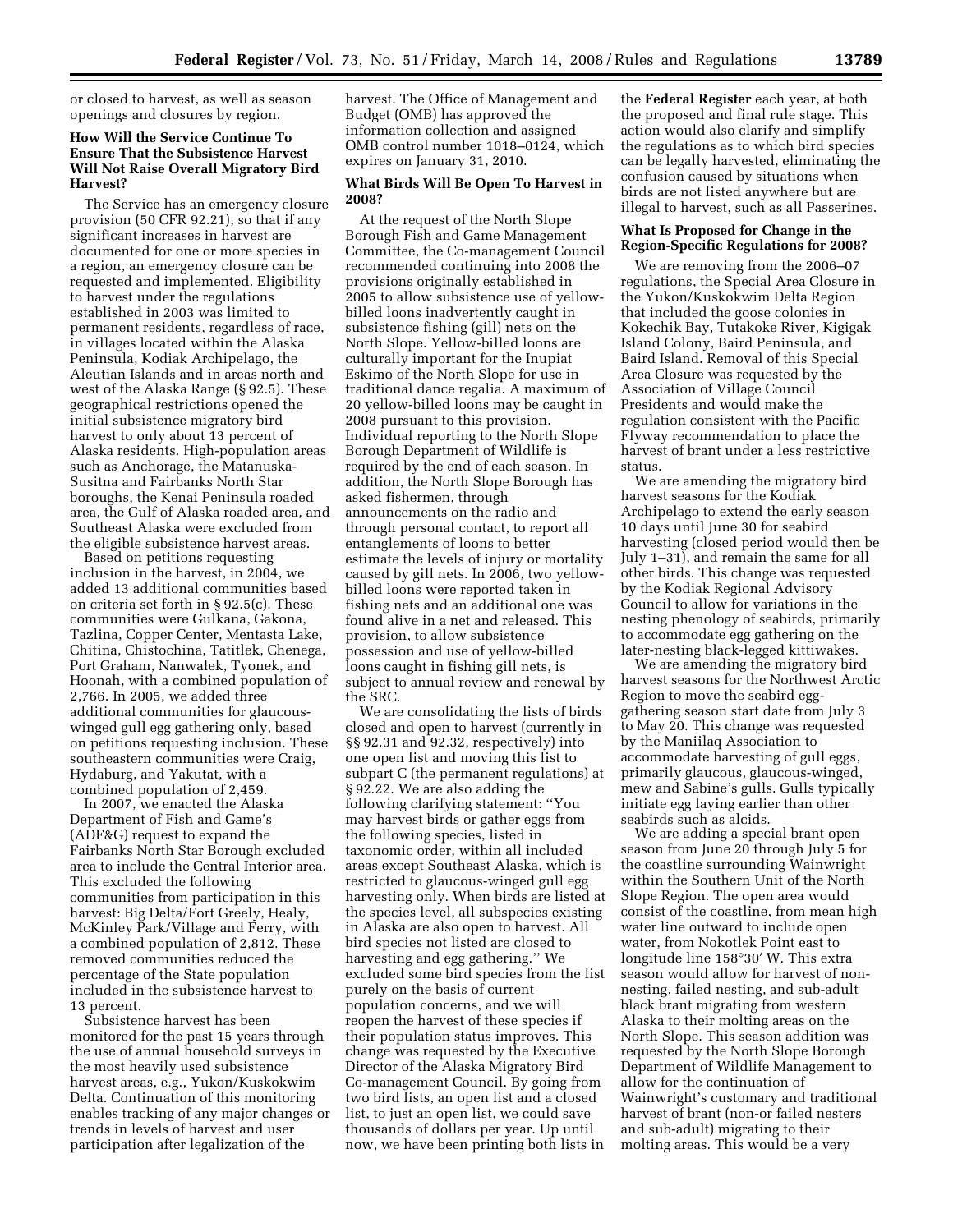limited harvest of migrating brant only, to be used for a traditional celebration after a successful whaling season.

Black brant (Niglingaq) are a very important subsistence resource to the Wainwright Inupiat. The most concentrated hunting for brant takes place along the beach as brant migrate in large flocks northward during the months of May and June. Often people hunting brant and eiders stay at traditional campsites along the coastline within a day's travel of Wainwright. One or several families set up tents on the sand or atop banks and may remain there for several days. Brant hunters may sit in driftwood blinds on the beach near camp if the birds are flying overhead, or they may go out onto the ice if birds are flying more offshore. Much of the brant harvest in June is in preparation for Nalukataq (blanket toss). Nalukataq is a traditional community feast and celebration for successful whaling crews, which is usually held mid-to-late June. At this celebration, one of the main courses served to the entire community and visiting guests is duck and geese soup. Black brant is one type of goose that is harvested specifically for the Nalukataq feast.

#### **Summary of Public Involvement**

On October 15, 2007, we published in the **Federal Register** (72 FR 58274) a proposed rule to establish spring/ summer migratory bird subsistence harvest regulations in Alaska for the 2008 subsistence season. The proposed rule provided for a public comment period of 60 days. We posted an announcement of the comment period dates for the proposed rule, as well as the rule itself and related historical documents, on the Council's Internet homepage. We issued a press release announcing our request for public comments and the pertinent deadlines for such comments, which was faxed to the media Statewide. By the close of the public comment period on December 14, 2007, we had received written responses from one individual.

### **Response to Public Comments**

### *General Comments*

We received one general comment on the overall regulations that expressed strong opposition to the concept of allowing any harvest of migratory birds in Alaska.

*Service Response:* For centuries, indigenous inhabitants of Alaska have harvested migratory birds for subsistence purposes during the spring and summer months. The Canada and Mexico migratory bird treaties were recently amended for the express

purpose of allowing subsistence hunting for migratory birds during the spring and summer. The amendments indicate that the Service should issue regulations allowing such hunting as provided in the Migratory Bird Treaty Act, 16 U.S.C. 712 (1). See Statutory Authority section for more details.

The Preamble of the Protocol amending the Canada Treaty states that one of its goals is to allow a traditional subsistence hunt while also improving conservation of migratory birds through effective regulation of this hunt. In addition, the Preamble notes that, by sanctioning a traditional subsistence hunt, the Parties do not intend to cause significant increases in the take of migratory birds, relative to their continental population sizes, compared to the take that is presently occurring. Any such increase in take as a result of the types of hunting provided for in the Protocol would be inconsistent with the Convention. If at some point the subsistence harvest regulations result in increased harvest, management strategies will be implemented to ensure maintenance of continental populations.

#### **Statutory Authority**

We derive our authority to issue these regulations from the Migratory Bird Treaty Act of 1918, 16 U.S.C. 712(1), which authorizes the Secretary of the Interior, in accordance with the treaties with Canada, Mexico, Japan, and Russia, to ''issue such regulations as may be necessary to assure that the taking of migratory birds and the collection of their eggs, by the indigenous inhabitants of the State of Alaska, shall be permitted for their own nutritional and other essential needs, as determined by the Secretary of the Interior, during seasons established so as to provide for the preservation and maintenance of stocks of migratory birds.''

### **Required Determinations**

### *Regulatory Planning and Review (Executive Order 12866)*

The Office of Management and Budget has determined that this rule is not significant and has not reviewed this rule under Executive Order 12866. OMB bases its determination upon the following four criteria:

(a) Whether the rule will have an annual effect of \$100 million or more on the economy or adversely affect an economic sector, productivity, jobs, the environment, or other units of the government.

(b) Whether the rule will create inconsistencies with other Federal agencies' actions.

(c) Whether the rule will materially affect entitlements, grants, user fees,

loan programs, or the rights and obligations of their recipients.

(d) Whether the rule raises novel legal or policy issues.

#### *Regulatory Flexibility Act*

The Department of the Interior certifies that this rule will not have a significant economic effect on a substantial number of small entities as defined under the Regulatory Flexibility Act (5 U.S.C. 601 *et seq.*). An initial regulatory flexibility analysis is not required. Accordingly, a Small Entity Compliance Guide is not required. The rule legalizes a pre-existing subsistence activity, and the resources harvested will be consumed by the harvesters or persons within their local community.

### *Small Business Regulatory Enforcement Fairness Act*

This rule is not a major rule under 5 U.S.C. 804(2), the Small Business Regulatory Enforcement Fairness Act, as discussed in the Executive Order 12866 section above.

(a) This rule will not have an annual effect on the economy of \$100 million or more. It will legalize and regulate a traditional subsistence activity. It will not result in a substantial increase in subsistence harvest or a significant change in harvesting patterns. The commodities being regulated under this rule are migratory birds. This rule deals with legalizing the subsistence harvest of migratory birds and, as such, does not involve commodities traded in the marketplace. A small economic benefit from this rule derives from the sale of equipment and ammunition to carry out subsistence hunting. Most, if not all, businesses that sell hunting equipment in rural Alaska would qualify as small businesses. We have no reason to believe that this rule will lead to a disproportionate distribution of benefits.

(b) This rule will not cause a major increase in costs or prices for consumers; individual industries; Federal, State, or local government agencies; or geographic regions. This rule does not deal with traded commodities and, therefore, does not have an impact on prices for consumers.

(c) This rule does not have significant adverse effects on competition, employment, investment, productivity, innovation, or the ability of U.S.-based enterprises to compete with foreignbased enterprises. This rule deals with the harvesting of wildlife for personal consumption. It does not regulate the marketplace in any way to generate effects on the economy or the ability of businesses to compete.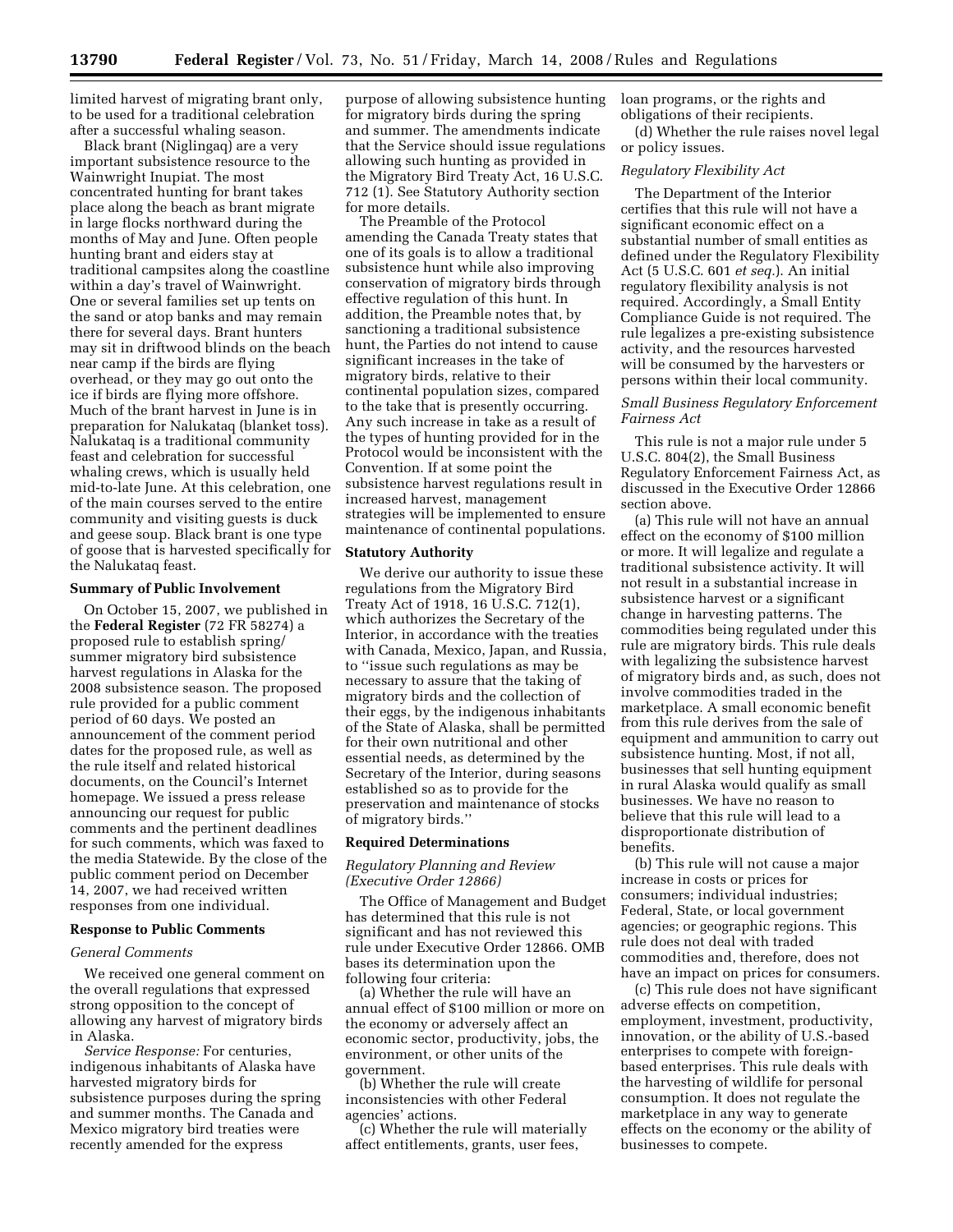#### *Unfunded Mandates Reform Act*

We have determined and certified pursuant to the Unfunded Mandates Reform Act (2 U.S.C. 1501 *et seq.*) that this rule will not impose a cost of \$100 million or more in any given year on local, State, or tribal governments or private entities. A statement containing the information required by this Act is therefore not necessary.

Participation on regional management bodies and the Co-management Council will require travel expenses for some Alaska Native organizations and local governments. In addition, they will assume some expenses related to coordinating involvement of village councils in the regulatory process. Total coordination and travel expenses for all Alaska Native organizations are estimated to be less than \$300,000 per year. In the Notice of Decision (65 FR 16405; March 28, 2000), we identified 12 partner organizations (Alaska Native non-profits and local governments) to administer the regional programs. The Alaska Department of Fish and Game will also incur expenses for travel to Comanagement Council and regional management body meetings. In addition, the State of Alaska will be required to provide technical staff support to each of the regional management bodies and to the Comanagement Council. Expenses for the State's involvement may exceed \$100,000 per year, but should not exceed \$150,000 per year. When funding permits, we make annual grant agreements available to the partner organizations and the Alaska Department of Fish and Game to help offset their expenses.

#### *Paperwork Reduction Act*

This rule has been examined under the Paperwork Reduction Act of 1995 and has been found to contain no information collection requirements. We have, however, received OMB approval of associated voluntary annual household surveys used to determine levels of subsistence take. The OMB control number for the information collection is 1018–0124, which expires on January 31, 2010.

An agency may not conduct or sponsor and a person is not required to respond to a collection of information unless it displays a currently valid OMB control number.

#### *Federalism Effects*

As discussed in the Executive Order 12866 and Unfunded Mandates Reform Act sections above, this rule does not have sufficient federalism implications to warrant the preparation of a

Federalism Assessment under Executive Order 13132. We worked with the State of Alaska on development of these regulations.

## *Civil Justice Reform—Executive Order 12988*

The Department, in promulgating this rule, has determined that it will not unduly burden the judicial system and that it meets the requirements of sections 3(a) and 3(b)(2) of Executive Order 12988.

#### *Takings Implication Assessment*

This rule is not specific to particular land ownership, but applies to the harvesting of migratory bird resources throughout Alaska. Therefore, in accordance with Executive Order 12630, this rule does not have significant taking implications.

#### *Government-to-Government Relations With Native American Tribal Governments*

In accordance with the President's memorandum of April 29, 1994, ''Government-to-Government Relations With Native American Tribal Governments'' (59 FR 22951), and Executive Order 13175 (65 FR 67249; November 6, 2000), concerning consultation and coordination with Indian Tribal Governments, we have consulted with Alaska tribes and evaluated the rule for possible effects on tribes or trust resources, and have determined that there are no significant effects. The rule will legally recognize the subsistence harvest of migratory birds and their eggs for tribal members, as well as for other indigenous inhabitants.

### *Endangered Species Act Consideration*

Section 7 of the Endangered Species Act, as amended (16 U.S.C. 1531–1543; 87 Stat. 884), provides that, ''The Secretary shall review other programs administered by him and utilize such programs in furtherance of the purposes of the Act'' and shall ''insure that any action authorized, funded, or carried out \* \* \* is not likely to jeopardize the continued existence of any endangered species or threatened species or result in the destruction or adverse modification of [critical] habitat. \* \* \*'' Consequently, we consulted with the Fairbanks Fish and Wildlife Field Office of the Service to ensure that actions resulting from these regulations would not likely jeopardize the continued existence of spectacled or Steller's eiders or result in the destruction or adverse modification of their critical habitat. Findings from this consultation are included in the Biological Opinion

on the Effects of the Proposed 2008 Spring and Summer Subsistence Harvest of Birds on the Threatened Steller's and Spectacled Eiders (dated February 28, 2008). The consultation concluded that the 2008 regulations are not likely to jeopardize the continued existence of either the Steller's or spectacled eider. Additionally, any modifications resulting from this consultation to regulatory measures previously proposed are reflected in this final rule.

## *National Environmental Policy Act Consideration*

The annual regulations and options were considered in the Environmental Assessment, ''Managing Migratory Bird Subsistence Hunting in Alaska: Hunting Regulations for the 2008 Spring/ Summer Harvest,'' issued August 15, 2007. Copies are available from the address indicated under the caption **ADDRESSES**.

### *Energy Supply, Distribution, or Use (Executive Order 13211)*

On May 18, 2001, the President issued Executive Order 13211 on regulations that significantly affect energy supply, distribution, and use. Executive Order 13211 requires agencies to prepare Statements of Energy Effects when undertaking certain actions. Because this rule would allow only for traditional subsistence harvest and would improve conservation of migratory birds by allowing effective regulation of this harvest, it is not a significant regulatory action under Executive Order 12866. Consequently, it is not expected to significantly affect energy supplies, distribution, and use. Therefore, this action is not a significant energy action under Executive Order 13211 and no Statement of Energy Effects is required.

#### **List of Subjects in 50 CFR Part 92**

Exports, Hunting, Imports, Reporting and recordkeeping requirements, Subsistence, Treaties, Wildlife.

■ For the reasons set out in the preamble, we hereby amend title 50, chapter I, subchapter G, of the Code of Federal Regulations as follows:

## **PART 92—MIGRATORY BIRD SUBSISTENCE HARVEST IN ALASKA**

■ 1. The authority citation for part 92 continues to read as follows:

**Authority:** 16 U.S.C. 703–712.

### **Subpart C—General Regulations Governing Subsistence Harvest**

■ 2. In subpart C, add § 92.22 to read as follows: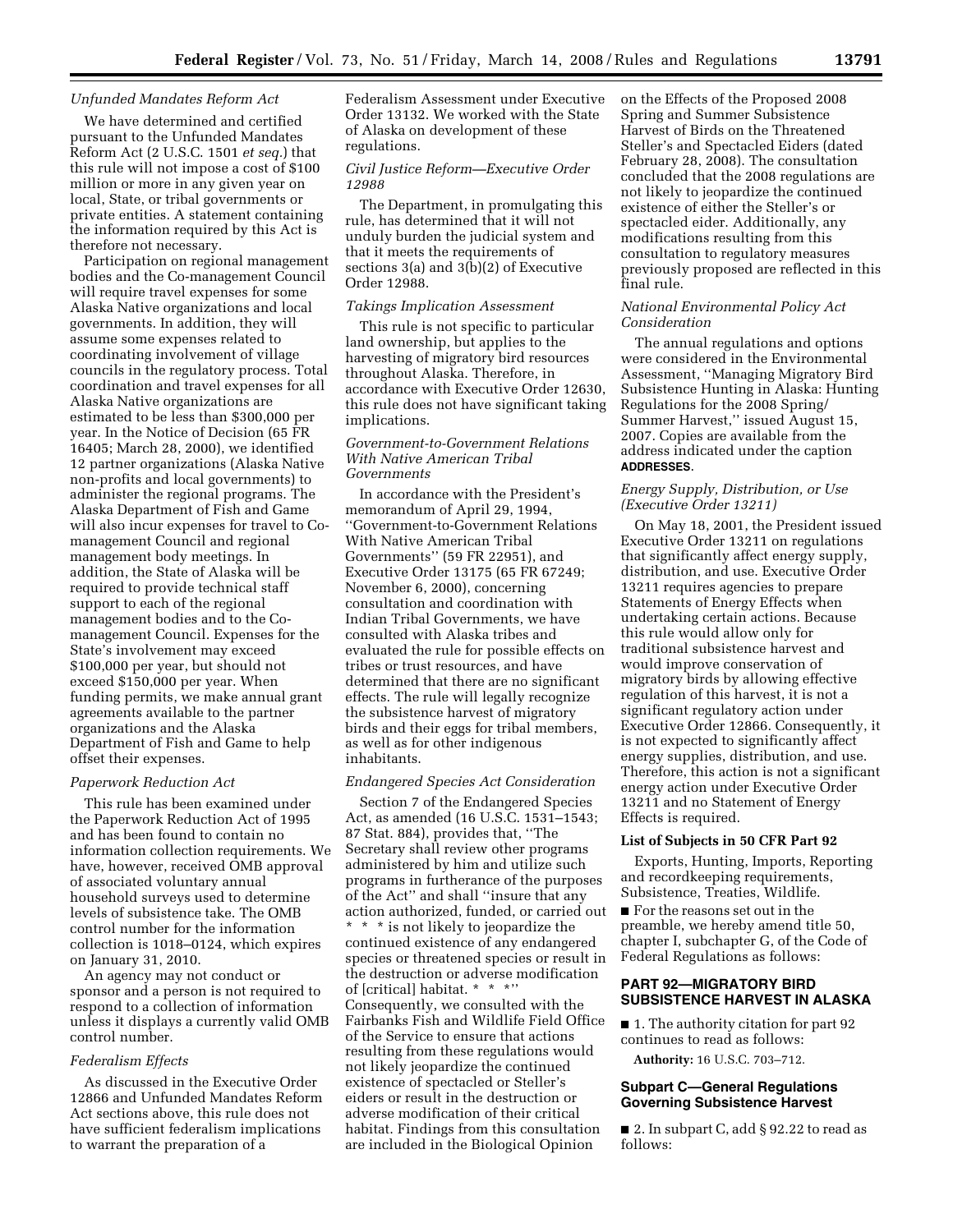#### **§ 92.22 Subsistence migratory bird species.**

You may harvest birds or gather eggs from the following species, listed in taxonomic order, within all included areas except Southeast Alaska, which is restricted to Glaucous-winged gull egg harvesting only. When birds are listed at the species level, all subspecies existing in Alaska are also open to harvest. All bird species not listed are closed to harvesting and egg gathering.

(a) *Family Anatidae.* 

(1) Greater White-fronted Goose (*Anser albifrons*).

(2) Snow Goose (*Chen caerulescens*). (3) Lesser Canada Goose (*Branta* 

*canadensis parvipes*).

(4) Taverner's Canada Goose (*Branta canadensis taverneri*).

(5) Aleutian Canada Goose (*Branta canadensis leucopareia*)—except in the Semidi Islands.

(6) Cackling Canada Goose (*Branta canadensis minima*)—except no egg gathering is permitted.

(7) Black Brant (*Branta bernicla nigricans*)—except no egg gathering is permitted in the Yukon/Kuskokwim Delta and the North Slope regions.

(8) Tundra Swan (*Cygnus* 

*columbianus*)—except in Units 9(D) and 10.

(9) Gadwall (*Anas strepera*).

(10) Eurasian Wigeon (*Anas penelope*).

(11) American Wigeon (*Anas americana*).

- (12) Mallard (*Anas platyrhynchos*).
- (13) Blue-winged Teal (*Anas discors*).

(14) Northern Shoveler (*Anas* 

- *clypeata*).
	- (15) Northern Pintail (*Anas acuta*).
	- (16) Green-winged Teal (*Anas crecca*).
	- (17) Canvasback (*Aythya valisineria*).
	- (18) Redhead (*Aythya americana*). (19) Ring-necked Duck (*Aythya*

*collaris*).

- (20) Greater Scaup (*Aythya marila*).
- (21) Lesser Scaup (*Aythya affinis*).

(22) King Eider (*Somateria* 

*spectabilis*).

- (23) Common Eider (*Somateria mollissima*).
- (24) Harlequin Duck (*Histrionicus histrionicus*).

(25) Surf Scoter (*Melanitta* 

- *perspicillata*).
- (26) White-winged Scoter (*Melanitta fusca*).
- (27) Black Scoter (*Melanitta nigra*). (28) Long-tailed Duck (*Clangula*
- *hyemalis*).
- (29) Bufflehead (*Bucephala albeola*). (30) Common Goldeneye (*Bucephala*
- *clangula*).
- (31) Barrow's Goldeneye (*Bucephala islandica*).
- (32) Hooded Merganser (*Lophodytes cucullatus*).

(33) Common Merganser (*Mergus merganser*).

(34) Red-breasted Merganser (*Mergus serrator*).

(b) *Family Gaviidae.* 

- (1) Red-throated Loon (*Gavia stellata*).
- (2) Arctic Loon (*Gavia arctica*).
- (3) Pacific Loon (*Gavia pacifica*).

(4) Common Loon (*Gavia immer*).

(5) Yellow-billed Loon (*Gavia adamsii*)—In the North Slope Region only, a total of up to 20 yellow-billed loons inadvertently caught in fishing nets may be kept for subsistence purposes.

- (c) *Family Podicipedidae.*
- (1) Horned Grebe (*Podiceps auritus*).
- (2) Red-necked Grebe (*Podiceps*
- *grisegena*).
	- (d) *Family Procellariidae.*
	- (1) Northern Fulmar (*Fulmarus*
- *glacialis*).
	- (2) [Reserved].
	- (e) *Family Phalacrocoracidae.*
- (1) Double-crested Cormorant
- (*Phalacrocorax auritus*).
- (2) Pelagic Cormorant (*Phalacrocorax pelagicus*).
- (f) *Family Gruidae.*
- (1) Sandhill Crane (*Grus canadensis*).
- (2) [Reserved].
- (g) *Family Charadriidae.*
- (1) Black-bellied Plover (*Pluvialis squatarola*).
- (2) Common Ringed Plover
- (*Charadrius hiaticula*).
- (h) *Family Haematopodidae.*
- (1) Black Oystercatcher (*Haematopus bachmani*).
- (2) [Reserved].
- (i) *Family Scolopacidae.*
- (1) Greater Yellowlegs (*Tringa*
- *melanoleuca*).
- (2) Lesser Yellowlegs (*Tringa flavipes*).
- (3) Spotted Sandpiper (*Actitis macularia*).
- (4) Bar-tailed Godwit (*Limosa*
- *lapponica*). (5) Ruddy Turnstone (*Arenaria*
- *interpres*).
- (6) Semipalmated Sandpiper (*Calidris pusilla*).
- (7) Western Sandpiper (*Calidris mauri*).
- (8) Least Sandpiper (*Calidris minutilla*).
- (9) Baird's Sandpiper (*Calidris bairdii*).
- (10) Sharp-tailed Sandpiper (*Calidris acuminata*).
- (11) Dunlin (*Calidris alpina*).
- (12) Long-billed Dowitcher
- (*Limnodromus scolopaceus*). (13) Common Snipe (*Gallinago gallinago*).
- (14) Red-necked phalarope
- (*Phalaropus lobatus*).
- (15) Red phalarope (*Phalaropus fulicaria*).

*philadelphia*). (5) Mew Gull (*Larus canus*). (6) Herring Gull (*Larus argentatus*). (7) Slaty-backed Gull (*Larus schistisagus*). (8) Glaucous-winged Gull (*Larus glaucescens*). (9) Glaucous Gull (*Larus hyperboreus*). (10) Sabine's Gull (*Xema sabini*). (11) Black-legged Kittiwake (*Rissa tridactyla*). (12) Red-legged Kittiwake (*Rissa brevirostris*). (13) Ivory Gull (*Pagophila eburnea*). (14) Arctic Tern (*Sterna paradisaea*). (15) Aleutian Tern (*Sterna aleutica*). (k) *Family Alcidae.*  (1) Common Murre (*Uria aalge*). (2) Thick-billed Murre (*Uria lomvia*). (3) Black Guillemot (*Cepphus grylle*). (4) Pigeon Guillemot (*Cepphus columba*). (5) Cassin's Auklet (*Ptychoramphus aleuticus*). (6) Parakeet Auklet (*Aethia psittacula*). (7) Least Auklet (*Aethia pusilla*).

(j) *Family Laridae.* 

*pomarinus*).

*parasiticus*).

*longicaudus*).

(1) Pomarine Jaeger (*Stercorarius* 

(2) Parasitic Jaeger (*Stercorarius* 

(4) Bonaparte's Gull (*Larus* 

(3) Long-tailed Jaeger (*Stercorarius* 

- 
- (8) Whiskered Auklet (*Aethia*

*pygmaea*).

(9) Crested Auklet (*Aethia cristatella*). (10) Rhinoceros Auklet (*Cerorhinca* 

(2) Snowy Owl (*Nyctea scandiaca*).

■ 3. In subpart D, add § 92.31 to read as

The 2008 season dates for the eligible subsistence harvest areas are as follows: (a) *Aleutian/Pribilof Islands Region.*  (1) Northern Unit (Pribilof Islands): (i) Season: April 2–June 30. (ii) Closure: July 1–August 31. (2) Central Unit (Aleut Region's eastern boundary on the Alaska Peninsula westward to and including

(i) Season: April 2–June 15 and July

- *monocerata*).
- (11) Horned Puffin (*Fratercula corniculata*).

**Subpart D—Annual Regulations Governing Subsistence Harvest** 

**§ 92.31 Region-specific regulations.** 

- (12) Tufted Puffin (*Fratercula*
- *cirrhata*).

follows:

Unalaska Island):

16–August 31.

*virginianus*).

(l) *Family Strigidae.*  (1) Great Horned Owl (*Bubo*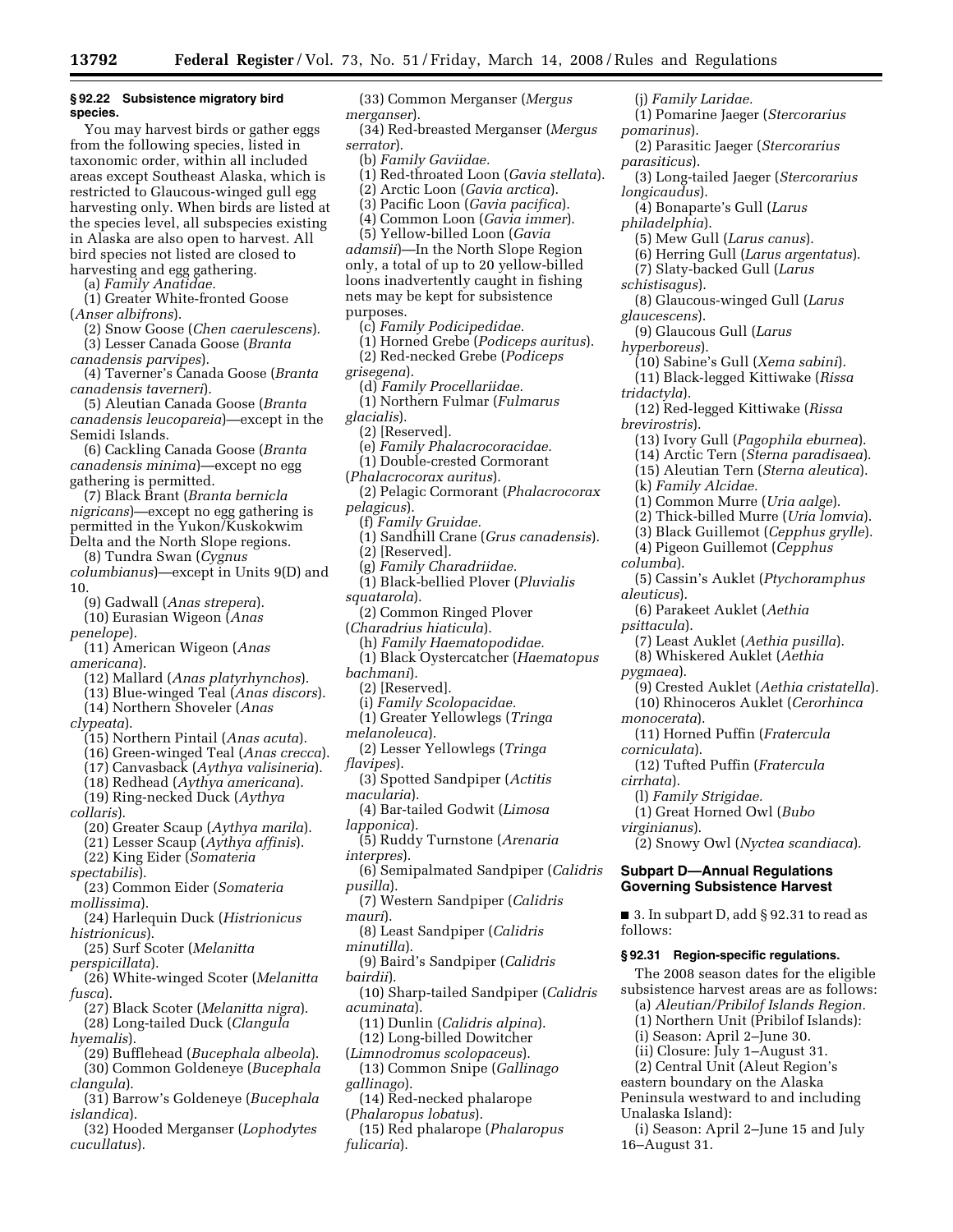(ii) Closure: June 16–July 15. (iii) Special Black Brant Season Closure: August 16–August 31, only in Izembek and Moffet lagoons.

(iv) Special Tundra Swan Closure: All hunting and egg gathering closed in units 9(D) and 10.

(3) Western Unit (Umnak Island west to and including Attu Island):

(i) Season: April 2–July 15 and August 16–August 31.

(ii) Closure: July 16–August 15.

(b) *Yukon/Kuskokwim Delta Region.* 

(1) Season: April 2–August 31.

(2) Closure: 30-day closure dates to be announced by the Service's Alaska Regional Director or his designee, after consultation with local subsistence users, field biologists, and the Association of Village Council President's Waterfowl Conservation Committee. This 30-day period will occur between June 1 and August 15 of each year. A press release announcing the actual closure dates will be forwarded to regional newspapers and radio and television stations and posted in village post offices and stores.

(3) Special Black Brant and Cackling Goose Season Hunting Closure: From the period when egg laying begins until young birds are fledged. Closure dates to be announced by the Service's Alaska Regional Director or his designee, after consultation with field biologists and the Association of Village Council President's Waterfowl Conservation Committee. A press release announcing the actual closure dates will be forwarded to regional newspapers and radio and television stations and posted in village post offices and stores.

(c) *Bristol Bay Region.* 

(1) Season: April 2–June 14 and July 16–August 31 (general season); April 2– July 15 for seabird egg gathering only.

(2) Closure: June 15–July 15 (general season); July 16–August 31 (seabird egg gathering).

(d) *Bering Strait/Norton Sound Region.* 

(1) Stebbins/St. Michael Area (Point Romanof to Canal Point):

(i) Season: April 15–June 14 and July 16–August 31.

(ii) Closure: June 15–July 15.

(2) Remainder of the region:

(i) Season: April 2–June 14 and July 16–August 31 for waterfowl; April 2– July 19 and August 21–August 31 for all other birds.

(ii) Closure: June 15–July 15 for waterfowl; July 20–August 20 for all other birds.

(e) *Kodiak Archipelago Region,* except for the Kodiak Island roaded area, is closed to the harvesting of migratory birds and their eggs. The closed area consists of all lands and waters

(including exposed tidelands) east of a line extending from Crag Point in the north to the west end of Saltery Cove in the south and all lands and water south of a line extending from Termination Point along the north side of Cascade Lake extending to Anton Larson Bay. Waters adjacent to the closed area are closed to harvest within 500 feet from the water's edge. The offshore islands are open to harvest.

(1) Season: April 2–June 30 and July 31–August 31 for seabirds; April 2–June 20 and July 22–August 31 for all other birds.

(2) Closure: July 1–July 30 for seabirds; June 21–July 21 for all other birds.

(f) *Northwest Arctic Region.* 

(1) Season: April 2–June 9 and August 15–August 31 (hunting in general); waterfowl egg gathering May 20–June 9 only; seabird egg gathering May 20–July 12 only; hunting molting/non-nesting waterfowl July 1-July 31 only.

(2) Closure: June 10–August 14, except for the taking of seabird eggs and molting/non-nesting waterfowl as provided in paragraph (f)(1) of this section.

(g) *North Slope Region.*  (1) Southern Unit (Southwestern North Slope regional boundary east to Peard Bay, everything west of the longitude line 158°30′ W and south of the latitude line 70°45′ N to the west bank of the Ikpikpuk River, and everything south of the latitude line 69°45′ N between the west bank of the Ikpikpuk River to the east bank of Sagavinirktok River):

(i) Season: April 2–June 29 and July 30–August 31 for seabirds; April 2–June 19 and July 20–August 31 for all other birds.

(ii) Closure: June 30–July 29 for seabirds; June 20–July 19 for all other birds.

(iii) Special Black Brant Hunting Opening: From June 20–July 5. The open area would consist of the coastline, from mean high water line outward to include open water, from Nokotlek Point east to longitude line 158°30′ W. This includes Peard Bay, Kugrua Bay, and Wainwright Inlet, but not the Kuk and Kugrua river drainages.

(2) Northern Unit (At Peard Bay, everything east of the longitude line 158°30′ W and north of the latitude line 70°45′ N to west bank of the Ikpikpuk River, and everything north of the latitude line 69°45′ N between the west bank of the Ikpikpuk River to the east bank of Sagavinirktok River):

(i) Season: April 6–June 6 and July 7– August 31 for king and common eiders; April 2–June 15 and July 16–August 31 for all other birds.

(ii) Closure: June 7–July 6 for king and common eiders; June 16–July 15 for all other birds.

(3) Eastern Unit (East of eastern bank of the Sagavanirktok River):

(i) Season: April 2–June 19 and July 20–August 31.

(ii) Closure: June 20–July 19.

(4) All Units: Yellow-billed loons. Annually, up to 20 yellow-billed loons total for the region may be caught inadvertently in subsistence fishing nets in the North Slope Region and kept for subsistence use. Individuals must report each yellow-billed loon inadvertently caught while subsistence gill net fishing to the North Slope Borough Department of Wildlife Management by the end of the season.

(h) *Interior Region.* 

(1) Season: April 2–June 14 and July 16–August 31; egg gathering May 1–June 14 only.

(2) Closure: June 15–July 15. (i) *Upper Copper River Region*  (Harvest Area: State of Alaska Game Management Units 11 and 13) (Eligible communities: Gulkana, Chitina, Tazlina, Copper Center, Gakona, Mentasta Lake, Chistochina and Cantwell).

(1) Season: April 15–May 26 and June 27–August 31.

(2) Closure: May 27–June 26. (3) The Copper River Basin communities listed above also documented traditional use harvesting birds in Unit 12, making them eligible to hunt in this unit using the seasons specified in paragraph (h) of this section.

(j) *Gulf of Alaska Region.*  (1) Prince William Sound Area (Harvest area: Unit 6 [D]), (Eligible Chugach communities: Chenega Bay, Tatitlek).

(i) Season: April 2–May 31 and July 1–August 31.

(ii) Closure: June 1–30.

(2) Kachemak Bay Area (Harvest area: Unit 15[C] South of a line connecting the tip of Homer Spit to the mouth of Fox River) (Eligible Chugach

Communities: Port Graham, Nanwalek). (i) Season: April 2–May 31 and July

1–August 31. (ii) Closure: June 1–30.

(k) *Cook Inlet* (Harvest area: portions of Unit 16[B] as specified below) (Eligible communities: Tyonek only).

(1) Season: April 2–May 31—That portion of Unit 16(B) south of the Skwentna River and west of the Yentna River, and August 1–31—That portion of Unit 16(B) south of the Beluga River, Beluga Lake, and the Triumvirate Glacier.

- (2) Closure: June 1–July 31.
- (l) *Southeast Alaska.*

(1) Community of Hoonah (Harvest area: National Forest lands in Icy Strait